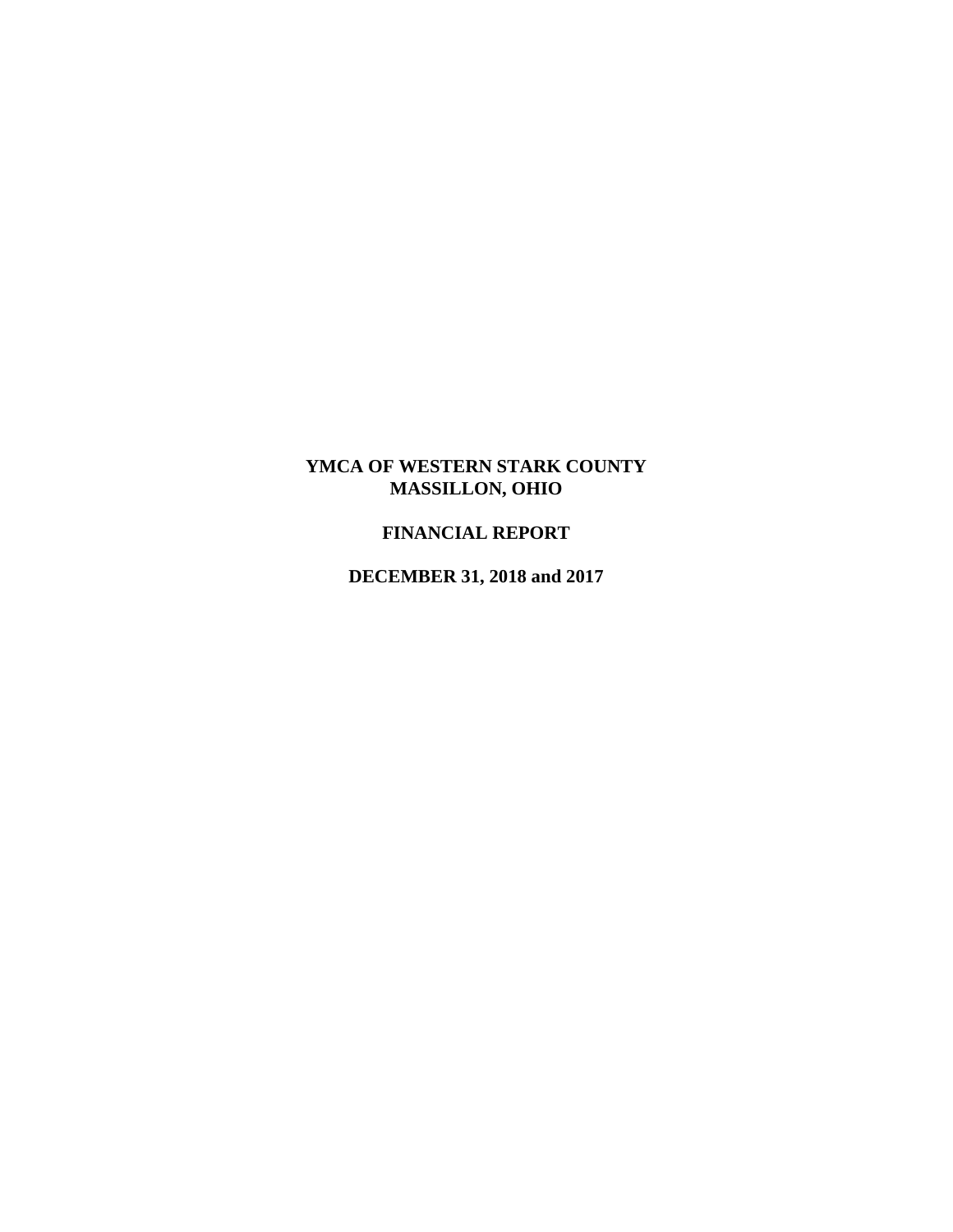# YMCA OF WESTERN STARK COUNTY MASSILLON, OHIO

# **CONTENTS**

\_\_\_\_\_\_\_\_\_\_\_\_\_\_\_\_\_\_\_\_\_\_\_\_\_\_\_\_\_\_\_\_\_\_\_\_\_\_\_\_\_\_\_\_\_\_\_\_\_\_\_\_\_\_\_\_\_\_\_\_\_\_\_\_\_\_\_\_\_\_\_\_\_\_\_\_\_\_

|                                     | Page                        |
|-------------------------------------|-----------------------------|
| <b>INDEPENDENT AUDITORS' REPORT</b> |                             |
| FINANCIAL STATEMENTS                |                             |
| Statements of financial position    | $\mathcal{D}_{\mathcal{L}}$ |
| <b>Statements of activities</b>     | $3-4$                       |
| Statements of functional expenses   | $5 - 6$                     |
| Statements of cash flows            |                             |
| Notes to financial statements       | $8 - 14$                    |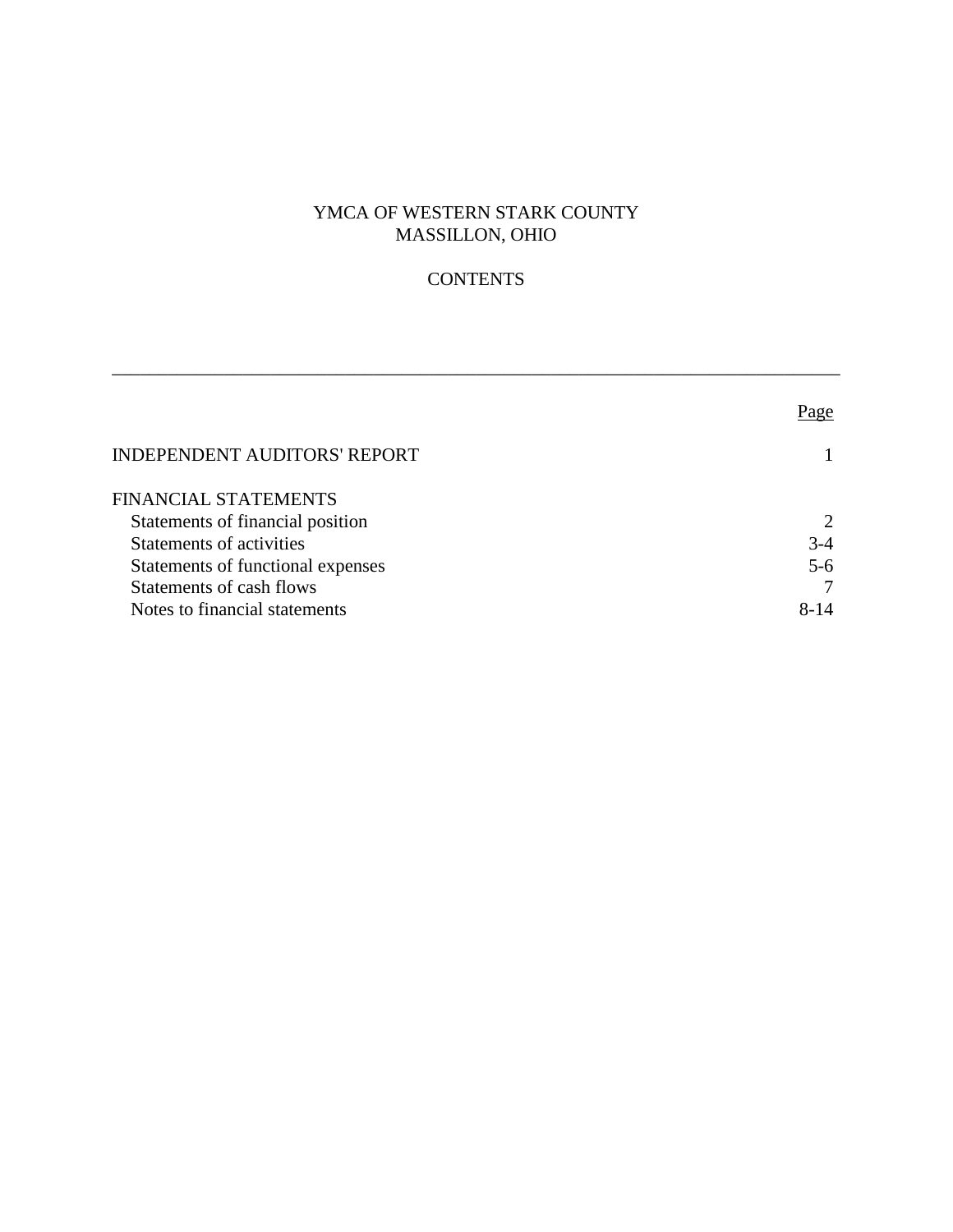

## Independent Auditors' Report

To the Board of Trustees YMCA of Western Stark County Massillon, Ohio

### **Report on the Financial Statements**

We have audited the accompanying financial statements of YMCA of Western Stark County (a nonprofit organization), which comprise the statement of financial position as of December 31, 2018 and 2017, and the related statements of activities, functional expenses, and cash flows for the years then ended, and the related notes to the financial statements.

### **Management's Responsibility for the Financial Statements**

Management is responsible for the preparation and fair presentation of these financial statements in accordance with accounting principles generally accepted in the United States of America; this includes the design, implementation, and maintenance of internal control relevant to the preparation and fair presentation of financial statements that are free from material misstatement, whether due to fraud or error.

### **Auditors' Responsibility**

Our responsibility is to express an opinion on these financial statements based on our audits. We conducted our audits in accordance with auditing standards generally accepted in the United States of America. Those standards require that we plan and perform the audits to obtain reasonable assurance about whether the financial statements are free from material misstatement.

An audit involves performing procedures to obtain audit evidence about the amounts and disclosures in the financial statements. The procedures selected depend on the auditor's judgment, including the assessment of the risks of material misstatement of the financial statements, whether due to fraud or error. In making those risk assessments, the auditor considers internal control relevant to the YMCA's preparation and fair presentation of the financial statements in order to design audit procedures that are appropriate in the circumstances, but not for the purpose of expressing an opinion on the effectiveness of the YMCA's internal control. Accordingly, we express no such opinion. An audit also includes evaluating the appropriateness of accounting policies used and the reasonableness of significant accounting estimates made by management, as well as evaluating the overall presentation of the financial statements.

We believe that the audit evidence we have obtained is sufficient and appropriate to provide a basis for our audit opinion.

### **Opinion**

In our opinion, the financial statements referred to above present fairly, in all material respects, the financial position of YMCA of Western Stark County as of December 31, 2018 and 2017, and the changes in its net assets and its cash flows for the years then ended in conformity with accounting principles generally accepted in the United States of America.

Neloney + Rorotry LLC

Canton, Ohio June 12, 2019

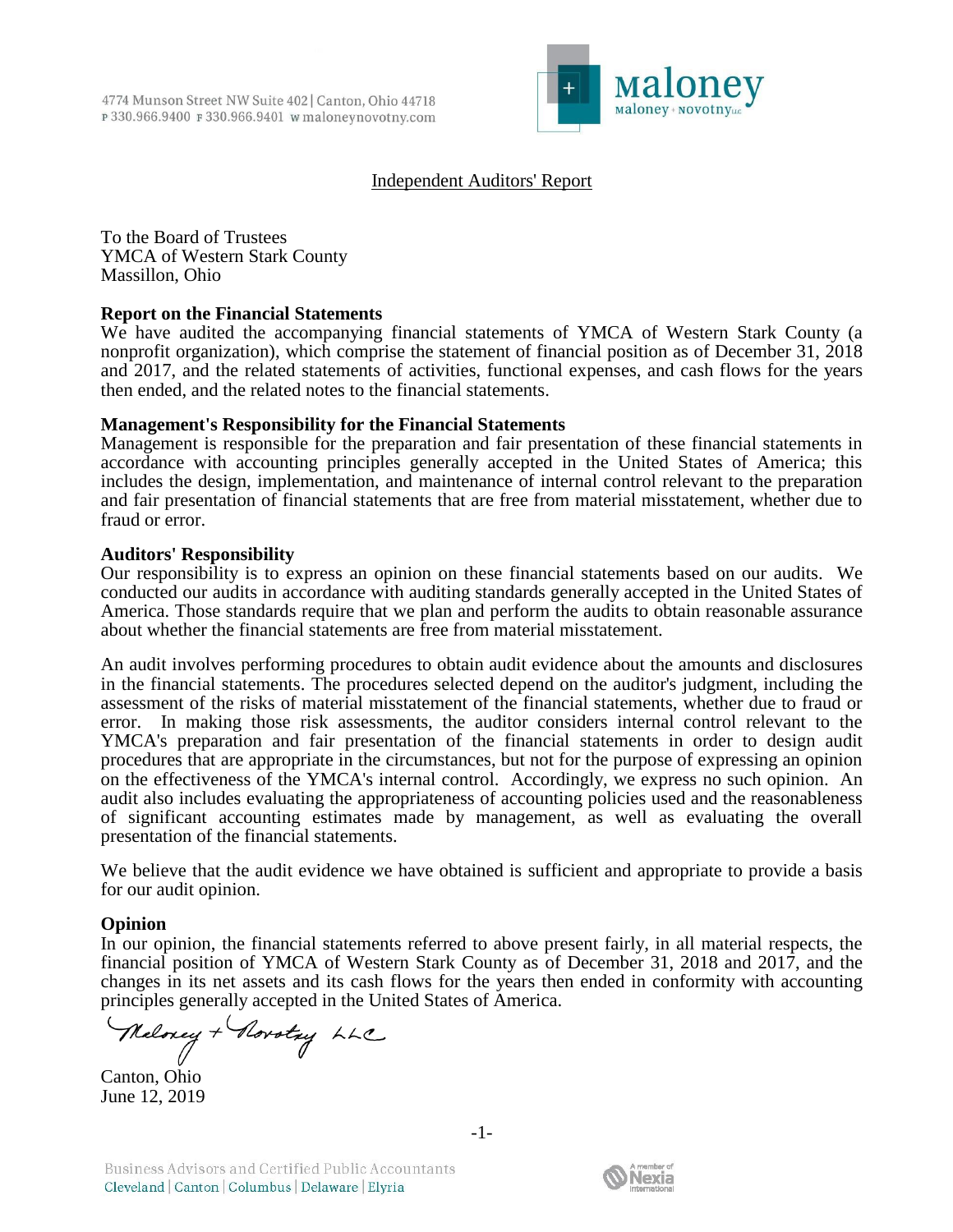# STATEMENTS OF FINANCIAL POSITION

# December 31, 2018 and 2017

| <b>ASSETS</b>                                       | 2018               |               | 2017      |
|-----------------------------------------------------|--------------------|---------------|-----------|
| <b>CURRENT ASSETS</b>                               |                    |               |           |
| Cash and cash equivalents                           | \$<br>235,782      | - \$          | 136,623   |
| Accounts receivable - net of allowance for doubtful |                    |               |           |
| accounts of \$3,000 for both 2018 and 2017          | 16,052             |               | 36,677    |
| Total current assets                                | 251,834            |               | 173,300   |
| PROPERTY AND EQUIPMENT                              |                    |               |           |
| Land                                                | 94,675             |               | 94,675    |
| Building and building improvements                  | 7,706,500          |               | 7,620,640 |
| <b>Furniture and fixtures</b>                       | 499,710            |               | 486,297   |
| Fitness equipment                                   | 305,941            |               | 277,467   |
|                                                     | 8,606,826          |               | 8,479,079 |
| Less accumulated depreciation                       | 3,757,797          |               | 3,564,761 |
|                                                     | 4,849,029          |               | 4,914,318 |
| <b>Total assets</b>                                 | \$<br>5,100,863 \$ |               | 5,087,618 |
| <b>LIABILITIES AND NET ASSETS</b>                   |                    |               |           |
| <b>CURRENT LIABILITIES</b>                          |                    |               |           |
| Current portion of long-term debt                   | \$<br>21,443       | $\mathcal{S}$ | 20,573    |
| Accounts payable                                    | 64,350             |               | 36,042    |
| Accrued expenses                                    | 54,896             |               | 46,760    |
| Deferred membership dues                            | 32,000             |               | 36,710    |
| <b>Total current liabilities</b>                    | 172,689            |               | 140,085   |
| <b>LONG-TERM DEBT</b>                               | 574,670            |               | 595,751   |
| <b>NET ASSETS</b>                                   |                    |               |           |
| Without donor restrictions                          | 4,317,030          |               | 4,351,782 |
| With donor restrictions                             | 36,474             |               |           |
| Total net assets                                    | 4,353,504          |               | 4,351,782 |
| TOTAL LIABILITIES AND NET ASSETS                    | \$<br>5,100,863    | - \$          | 5,087,618 |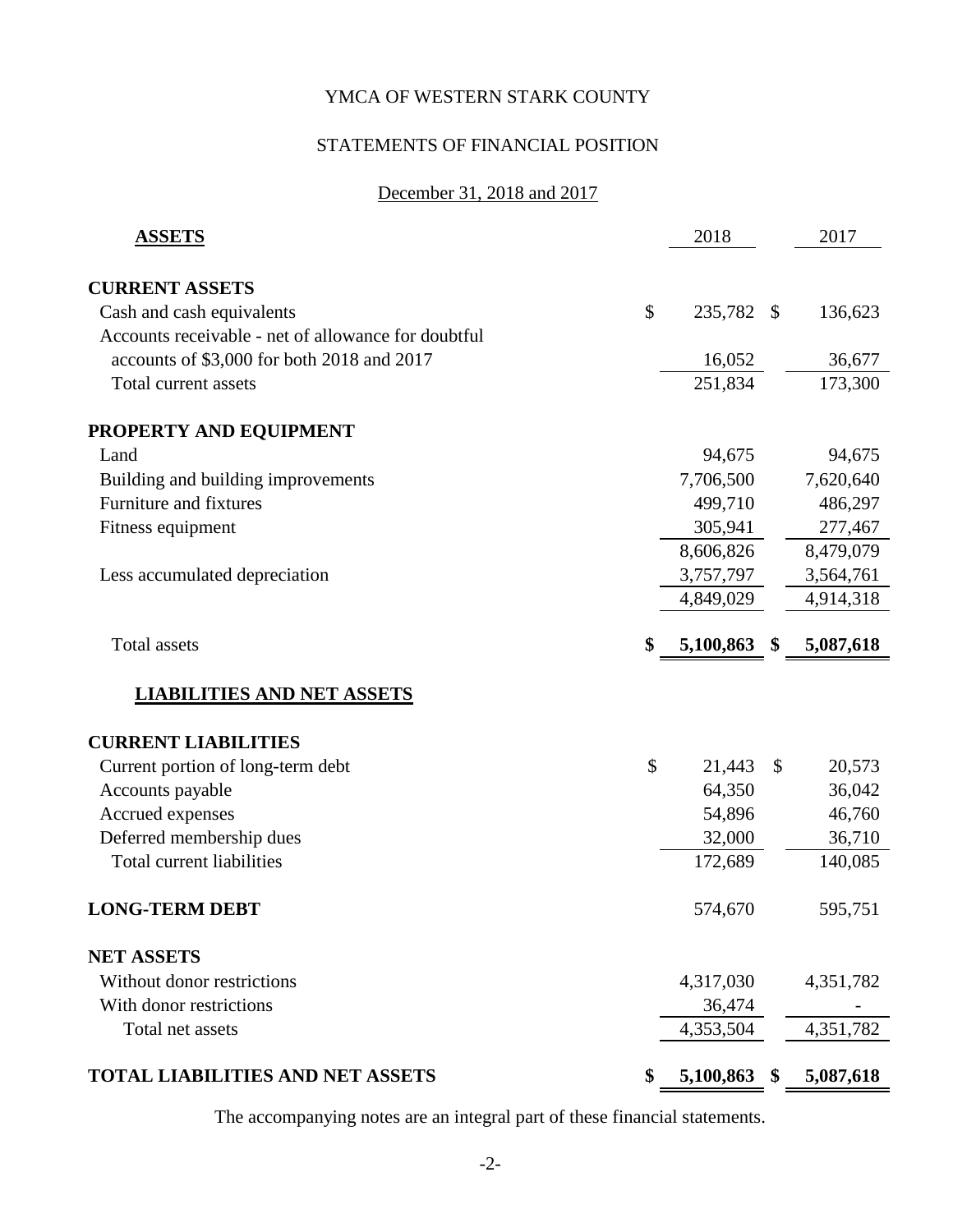# STATEMENTS OF ACTIVITIES

# Years Ended December 31, 2018 and 2017

|                                              | Year Ended December 31, 2018 |                                          |           |  |
|----------------------------------------------|------------------------------|------------------------------------------|-----------|--|
|                                              | <b>Without Donor</b>         | With Donor                               |           |  |
|                                              | Restrictions                 | Restrictions                             | Total     |  |
| <b>OPERATING ACTIVITIES</b>                  |                              |                                          |           |  |
| Public support                               |                              |                                          |           |  |
| Contributions                                | \$<br>114,962                | $\mathbb{S}$<br>124,450<br><sup>\$</sup> | 239,412   |  |
| United Way contributions                     | 37,050                       |                                          | 37,050    |  |
| Special events - net                         | 20,620                       |                                          | 20,620    |  |
| Net assets released from restrictions        | 87,976                       | (87,976)                                 |           |  |
| Total public support                         | 260,608                      | 36,474                                   | 297,082   |  |
| Revenues                                     |                              |                                          |           |  |
| Membership dues                              | 863,756                      |                                          | 863,756   |  |
| Program service revenue                      | 1,117,165                    |                                          | 1,117,165 |  |
| Rental income                                | 55,709                       |                                          | 55,709    |  |
| Miscellaneous income                         | 29,404                       |                                          | 29,404    |  |
| Interest income                              | 544                          |                                          | 544       |  |
| (Loss) on disposal of property and equipment | (17, 383)                    |                                          | (17, 383) |  |
| Total revenues                               | 2,049,195                    |                                          | 2,049,195 |  |
| Total public support and revenues            | 2,309,803                    | 36,474                                   | 2,346,277 |  |
| <b>EXPENSES</b>                              |                              |                                          |           |  |
| Program services:                            |                              |                                          |           |  |
| Youth development                            | 907,396                      |                                          | 907,396   |  |
| Healthy living                               | 956,003                      |                                          | 956,003   |  |
| Total program services                       | 1,863,399                    |                                          | 1,863,399 |  |
| Support services:                            |                              |                                          |           |  |
| Management and general                       | 474,437                      |                                          | 474,437   |  |
| Fundraising                                  | 6,719                        |                                          | 6,719     |  |
| Total support services                       | 481,156                      |                                          | 481,156   |  |
| <b>TOTAL EXPENSES</b>                        | 2,344,555                    |                                          | 2,344,555 |  |
| <b>CHANGE IN NET ASSETS</b>                  | (34,752)                     | 36,474                                   | 1,722     |  |
| <b>NET ASSETS - BEGINNING OF YEAR</b>        | 4,351,782                    |                                          | 4,351,782 |  |
| <b>NET ASSETS - END OF YEAR</b>              | \$<br>4,317,030              | \$<br>36,474<br>-SS                      | 4,353,504 |  |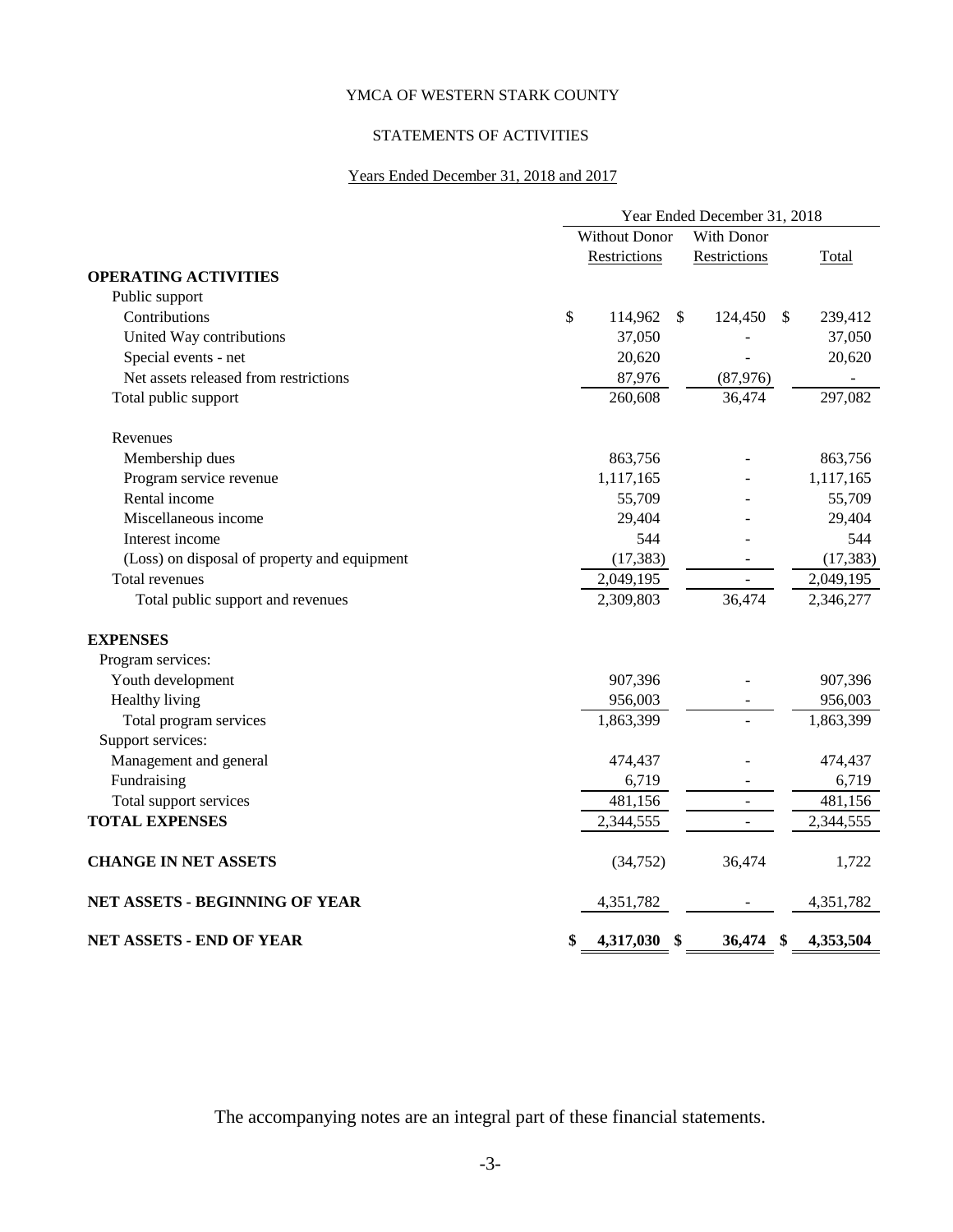# STATEMENTS OF ACTIVITIES

# Years Ended December 31, 2018 and 2017

|                                              | Year Ended December 31, 2017 |                       |           |  |
|----------------------------------------------|------------------------------|-----------------------|-----------|--|
|                                              | <b>Without Donor</b>         | With Donor            |           |  |
|                                              | Restrictions                 | Restrictions          | Total     |  |
| <b>OPERATING ACTIVITIES</b>                  |                              |                       |           |  |
| Public support                               |                              |                       |           |  |
| Contributions                                | \$<br>76,176                 | \$<br>- \$<br>154,700 | 230,876   |  |
| United Way contributions                     |                              | 30,000                | 30,000    |  |
| Special events - net                         | 22,508                       |                       | 22,508    |  |
| Net assets released from restrictions        | 213,567                      | (213, 567)            |           |  |
| Total public support                         | 312,251                      | (28, 867)             | 283,384   |  |
| Revenues                                     |                              |                       |           |  |
| Program service revenue                      | 1,016,612                    |                       | 1,016,612 |  |
| Membership dues                              | 877,834                      |                       | 877,834   |  |
| Rental income                                | 59,926                       |                       | 59,926    |  |
| Miscellaneous income                         | 3,612                        |                       | 3,612     |  |
| Interest income                              | 356                          |                       | 356       |  |
| (Loss) on disposal of property and equipment | (1,663)                      |                       | (1,663)   |  |
| Total revenues                               | 1,956,677                    |                       | 1,956,677 |  |
| Total public support and revenues            | 2,268,928                    | (28, 867)             | 2,240,061 |  |
| <b>EXPENSES</b>                              |                              |                       |           |  |
| Program services:                            |                              |                       |           |  |
| Youth development                            | 842,286                      |                       | 842,286   |  |
| Healthy living                               | 1,018,304                    |                       | 1,018,304 |  |
| Total program services                       | 1,860,590                    |                       | 1,860,590 |  |
| Support services:                            |                              |                       |           |  |
| Management and general                       | 489,829                      |                       | 489,829   |  |
| Fundraising                                  | 6,728                        |                       | 6,728     |  |
| Total support services                       | 496,557                      |                       | 496,557   |  |
| <b>TOTAL EXPENSES</b>                        | 2,357,147                    |                       | 2,357,147 |  |
| <b>CHANGE IN NET ASSETS</b>                  | (88, 219)                    | (28, 867)             | (117,086) |  |
| <b>NET ASSETS - BEGINNING OF YEAR</b>        | 4,440,001                    | 28,867                | 4,468,868 |  |
| <b>NET ASSETS - END OF YEAR</b>              | \$<br>4,351,782              | -\$<br>\$             | 4,351,782 |  |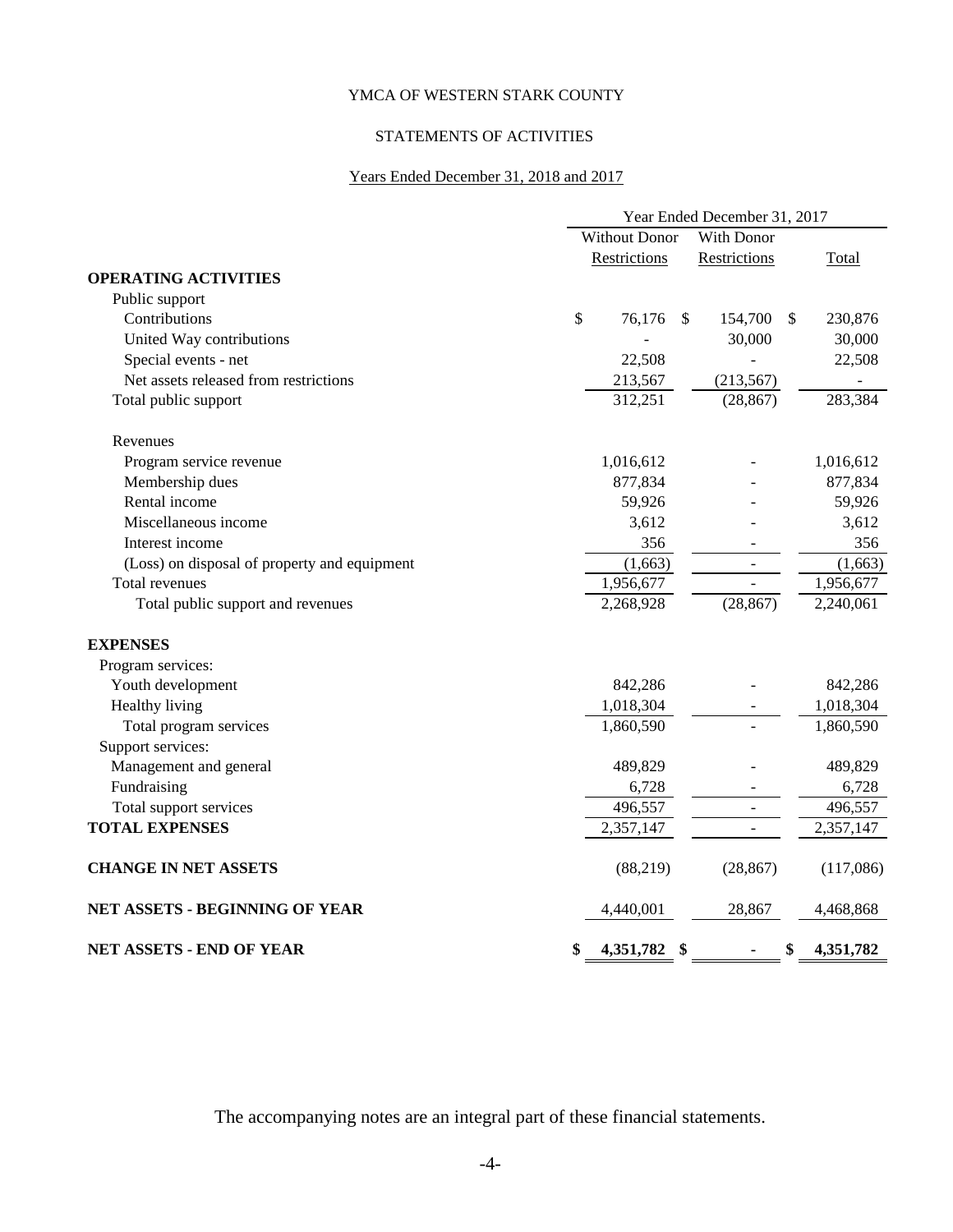#### STATEMENTS OF FUNCTIONAL EXPENSES

#### Years Ended December 31, 2018 and 2017

|                              |                    |                  |                    |              | Year Ended December 31, 2018 |      |                         |     |                |                 |
|------------------------------|--------------------|------------------|--------------------|--------------|------------------------------|------|-------------------------|-----|----------------|-----------------|
|                              |                    | Program Services |                    |              |                              |      | <b>Support Services</b> |     |                |                 |
|                              | Youth              | Healthy          |                    | Total        | Management                   |      |                         |     | Total          |                 |
|                              | Development        | Living           |                    | Program      | & General                    |      | Fundraising             |     | Support        | Total           |
| PERSONNEL COSTS              |                    |                  |                    |              |                              |      |                         |     |                |                 |
| <b>Salaries</b>              | \$<br>515,956 \$   | 497,901          | $\mathbf{\hat{s}}$ | 1,013,857 \$ | 179,428                      | - \$ | 5,743                   | \$  | 185,171        | \$<br>1,199,028 |
| Employee benefits            | 30,633             | 25,843           |                    | 56,476       | 25,987                       |      | 517                     |     | 26,504         | 82,980          |
| Payroll taxes                | 43,550             | 46,962           |                    | 90,512       | 16,880                       |      | 459                     |     | 17,339         | 107,851         |
| <b>TOTAL PERSONNEL COSTS</b> | 590,139            | 570,706          |                    | 1,160,845    | 222,295                      |      | 6,719                   |     | 229,014        | 1,389,859       |
| <b>NON-PERSONNEL COSTS</b>   |                    |                  |                    |              |                              |      |                         |     |                |                 |
| Advertising                  | 300                | 8,377            |                    | 8,677        | 175                          |      |                         |     | 175            | 8,852           |
| Bad debts expense (recovery) | 16                 | 98               |                    | 114          | (4,006)                      |      |                         |     | (4,006)        | (3,892)         |
| Depreciation                 | 93,178             | 93,178           |                    | 186,356      | 20,706                       |      | ä,                      |     | 20,706         | 207,062         |
| Dues and subscriptions       | 638                | 1,874            |                    | 2,512        | 5,905                        |      | ä,                      |     | 5,905          | 8,417           |
| Equipment lease              | 365                | 10,196           |                    | 10,561       | 168                          |      |                         |     | 168            | 10,729          |
| Fair Share - national dues   | 12,650             | 17,141           |                    | 29,791       | 5,993                        |      |                         |     | 5,993          | 35,784          |
| Fees                         | 2,088              | 32,246           |                    | 34,334       | 698                          |      |                         |     | 698            | 35,032          |
| Insurance                    | ÷,                 |                  |                    | ÷,           | 28,148                       |      |                         |     | 28,148         | 28,148          |
| Interest                     | 3,300              |                  |                    | 3,300        | 22,251                       |      |                         |     | 22,251         | 25,551          |
| Licenses and permits         | 1,050              | 2,183            |                    | 3,233        | 160                          |      | ä,                      |     | 160            | 3,393           |
| Meetings expense             | 196                | 197              |                    | 393          |                              |      |                         |     |                | 393             |
| Miscellaneous                | 3,128              | 1,092            |                    | 4,220        | 4,194                        |      |                         |     | 4,194          | 8,414           |
| Office expense               | 308                | 415              |                    | 723          | 4,114                        |      |                         |     | 4,114          | 4,837           |
| Payroll service              | 1,685              |                  |                    | 1,685        | 22,934                       |      |                         |     | 22,934         | 24,619          |
| Postage and delivery         | 416                | 388              |                    | 804          | 2,731                        |      |                         |     | 2,731          | 3,535           |
| Printing and reproduction    | 88                 | 3,991            |                    | 4,079        | 72                           |      |                         |     | 72             | 4,151           |
| Professional fees            | 12,978             | 4,056            |                    | 17,034       | 65,859                       |      |                         |     | 65,859         | 82,893          |
| Program expense              | 24,824             | 18,156           |                    | 42,980       |                              |      |                         |     | ÷.             | 42,980          |
| Repairs and maintenance      | 576                | 25,208           |                    | 25,784       | 21,582                       |      |                         |     | 21,582         | 47,366          |
| Staff expense                | 2,371              | 11,377           |                    | 13,748       | ٠                            |      |                         |     | $\overline{a}$ | 13,748          |
| Supplies                     | 85,016             | 52,080           |                    | 137,096      |                              |      |                         |     |                | 137,096         |
| Telephone                    | 686                | 870              |                    | 1,556        | 5,705                        |      |                         |     | 5,705          | 7,261           |
| Training                     | 2,984              | 2,921            |                    | 5,905        |                              |      | $\overline{a}$          |     |                | 5,905           |
| Travel and entertainment     | 10,151             | 2,145            |                    | 12,296       | 5,911                        |      |                         |     | 5,911          | 18,207          |
| Utilities                    | 58,265             | 97,108           |                    | 155,373      | 38,842                       |      | ٠                       |     | 38,842         | 194,215         |
| TOTAL NON-PERSONNEL COSTS    | 317,257            | 385,297          |                    | 702,554      | 252,142                      |      |                         |     | 252,142        | 954,696         |
| <b>TOTAL EXPENSES</b>        | \$<br>$907,396$ \$ | 956,003 \$       |                    | 1,863,399 \$ | $474,437$ \$                 |      | $\sqrt{6,719}$          | -\$ | $481,156$ \$   | 2,344,555       |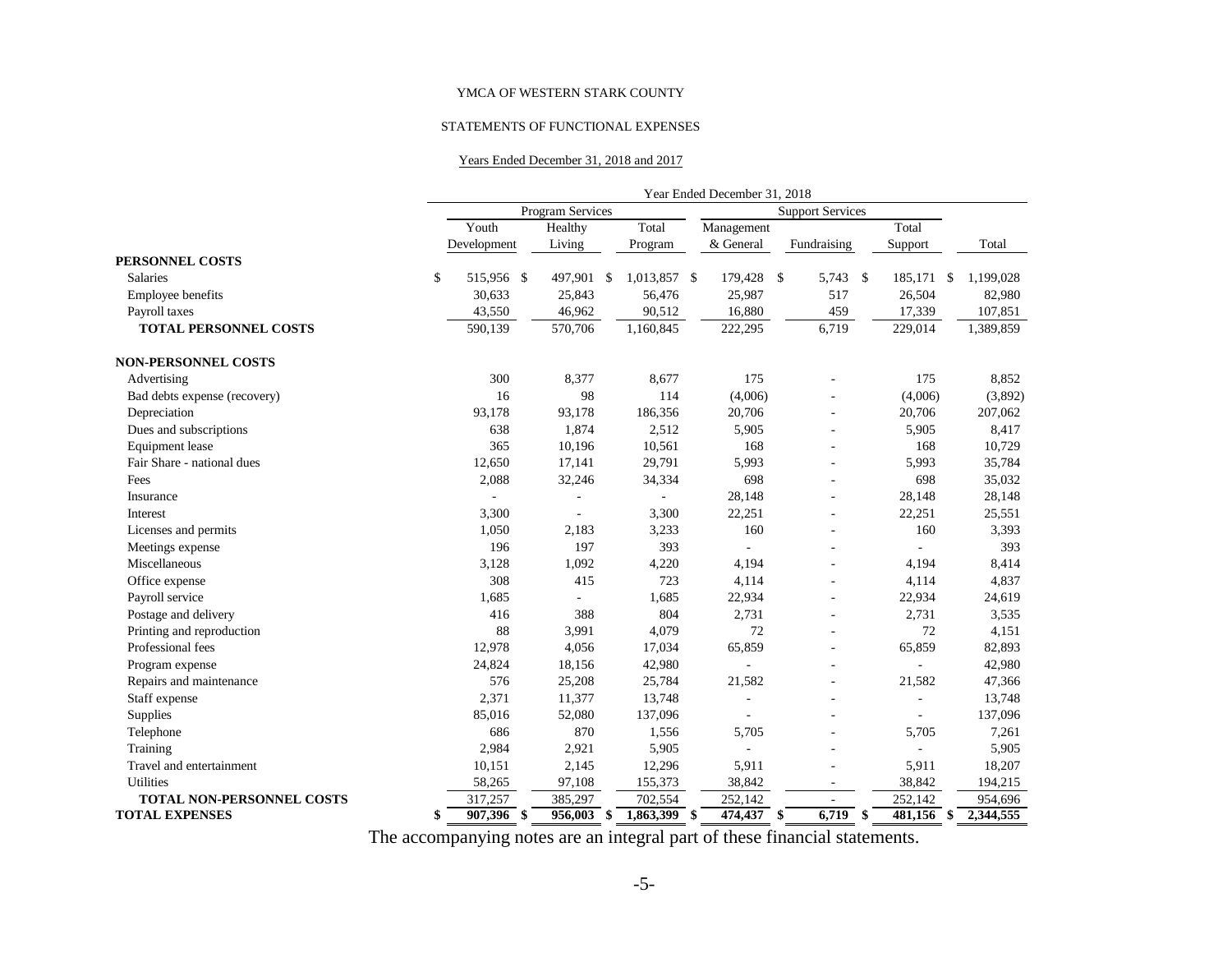#### STATEMENTS OF FUNCTIONAL EXPENSES

#### Years Ended December 31, 2018 and 2017

|                                  |                      |                                  |                          | Year Ended December 31, 2017 |                          |                     |           |
|----------------------------------|----------------------|----------------------------------|--------------------------|------------------------------|--------------------------|---------------------|-----------|
|                                  | Program Services     |                                  |                          |                              |                          |                     |           |
|                                  | Youth                | Healthy                          | Total                    | Management                   |                          | Total               |           |
|                                  | Development          | Living                           | Program                  | & General                    | Fundraising              | Support             | Total     |
| PERSONNEL COSTS                  |                      |                                  |                          |                              |                          |                     |           |
| Salaries                         | \$<br>473,566<br>-\$ | 493,625 \$                       | 967,191 \$               | 171,979                      | $\mathbb{S}$<br>5,750    | \$<br>177,729<br>\$ | 1,144,920 |
| Employee benefits                | 32,043               | 25,800                           | 57,843                   | 24,324                       | 518                      | 24,842              | 82,685    |
| Payroll taxes                    | 41,721               | 42,385                           | 84,106                   | 12,210                       | 460                      | 12,670              | 96,776    |
| <b>TOTAL PERSONNEL COSTS</b>     | 547,330              | 561,810                          | 1,109,140                | 208,513                      | 6,728                    | 215,241             | 1,324,381 |
| <b>NON-PERSONNEL COSTS</b>       |                      |                                  |                          |                              |                          |                     |           |
| Advertising                      | 400                  | 6,712                            | 7,112                    |                              |                          |                     | 7,112     |
| Bad debts expense (recovery)     | $\bar{a}$            |                                  | ä,                       | (2,983)                      |                          | (2,983)             | (2,983)   |
| Depreciation                     | 91,415               | 91,415                           | 182,830                  | 20,314                       | $\overline{\phantom{a}}$ | 20,314              | 203,144   |
| Dues and subscriptions           | 291                  | 1,326                            | 1,617                    | 670                          | ÷.                       | 670                 | 2,287     |
| Equipment lease                  | 757                  | 10,835                           | 11,592                   | 898                          | ÷.                       | 898                 | 12,490    |
| Fair Share - national dues       | 13,006               | 17,625                           | 30,631                   | 6,164                        |                          | 6,164               | 36,795    |
| Fees                             | 88                   | 25,676                           | 25,764                   | 14,575                       |                          | 14,575              | 40,339    |
| Insurance                        | ÷,                   |                                  | $\overline{\phantom{a}}$ | 27,246                       |                          | 27,246              | 27,246    |
| Interest                         | 3,666                |                                  | 3,666                    | 26,407                       | $\overline{a}$           | 26,407              | 30,073    |
| Licenses and permits             | 451                  | 2,039                            | 2,490                    | 185                          | $\overline{\phantom{a}}$ | 185                 | 2,675     |
| Meetings expense                 | 32                   | 230                              | 262                      | 679                          |                          | 679                 | 941       |
| Miscellaneous                    | 2,224                | 2,168                            | 4,392                    | 3,925                        |                          | 3,925               | 8,317     |
| Office expense                   | 470                  | 760                              | 1,230                    | 4,260                        |                          | 4,260               | 5,490     |
| Payroll service                  | 1,243                | 209                              | 1,452                    | 22,113                       |                          | 22,113              | 23,565    |
| Postage and delivery             | 228                  | 143                              | 371                      | 3,317                        |                          | 3,317               | 3,688     |
| Printing and reproduction        | 98                   | 3,951                            | 4,049                    | 248                          |                          | 248                 | 4,297     |
| Professional fees                | 14,419               | 25,489                           | 39,908                   | 24,754                       |                          | 24,754              | 64,662    |
| Program expense                  | 73,074               | 17,728                           | 90,802                   | ÷,                           |                          |                     | 90,802    |
| Repairs and maintenance          | 313                  | 84,017                           | 84,330                   | 60,341                       |                          | 60,341              | 144,671   |
| Staff expense                    | ÷.                   | 19,172                           | 19,172                   | 2,285                        | $\overline{a}$           | 2,285               | 21,457    |
| Supplies                         | 26,977               | 37,895                           | 64,872                   | 15,511                       | ÷.                       | 15,511              | 80,383    |
| Telephone                        | ÷,                   | 1,215                            | 1,215                    | 5,696                        | ÷.                       | 5,696               | 6,911     |
| Training                         | 2,692                | 7,709                            | 10,401                   | $\sim$                       | $\overline{\phantom{a}}$ | ÷,                  | 10,401    |
| Travel and entertainment         | 6,965                | 2,467                            | 9,432                    | 4,916                        |                          | 4,916               | 14,348    |
| Utilities                        | 56,147               | 97,713                           | 153,860                  | 39,795                       | $\sim$                   | 39,795              | 193,655   |
| <b>TOTAL NON-PERSONNEL COSTS</b> | 294,956              | 456,494                          | 751,450                  | 281,316                      |                          | 281,316             | 1,032,766 |
| <b>TOTAL EXPENSES</b>            | 842,286<br>\$        | $\overline{1,018,304}$ \$<br>-\$ | $1,860,590$ \$           | 489,829                      | 6,728<br>\$              | 496,557<br>\$<br>\$ | 2,357,147 |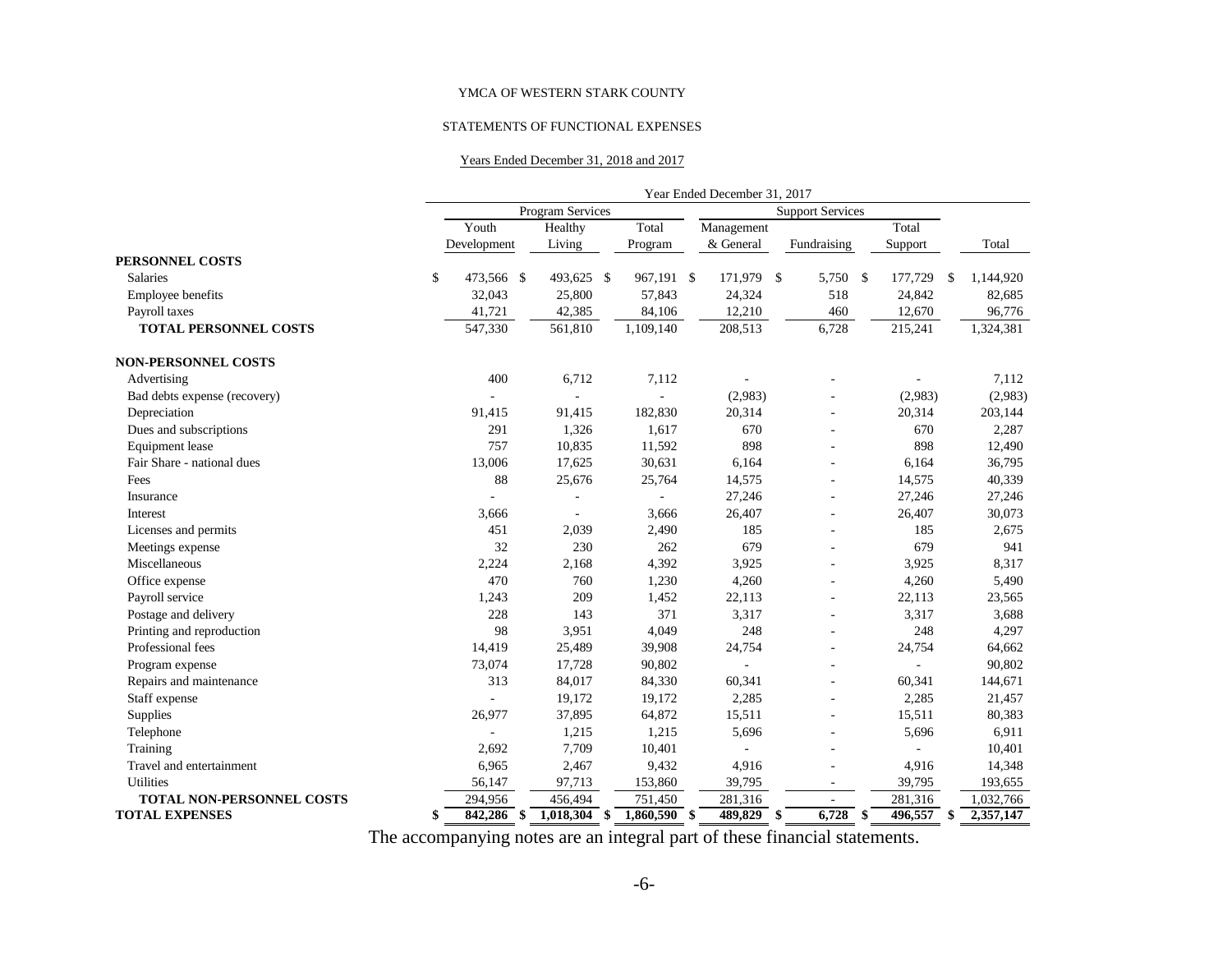# STATEMENTS OF CASH FLOWS

# Years Ended December 31, 2018 and 2017

|                                                         | 2018                          | 2017       |
|---------------------------------------------------------|-------------------------------|------------|
| <b>CASH FLOWS FROM OPERATING ACTIVITIES</b>             |                               |            |
| Change in net assets                                    | \$<br>$1,722$ \$              | (117,086)  |
| Adjustments to reconcile change in net assets to        |                               |            |
| net cash provided by operating activities:              |                               |            |
| Depreciation                                            | 207,062                       | 203,144    |
| Loss on disposal of assets                              | 17,383                        | 1,663      |
| Decrease (increase) in:                                 |                               |            |
| Accounts receivable                                     | 20,625                        | (13, 811)  |
| Increase (decrease) in:                                 |                               |            |
| Accounts payable                                        | 28,308                        | (10,930)   |
| Accrued expenses                                        | 8,136                         | 197        |
| Deferred membership dues                                | (4,710)                       | 4,635      |
| Net cash provided by operating activities               | 278,526                       | 67,812     |
| <b>CASH FLOWS FROM INVESTING ACTIVITIES</b>             |                               |            |
| Purchase of property and equipment                      | (159, 156)                    | (50, 835)  |
| Net cash (used) by investing activities                 | (159, 156)                    | (50, 835)  |
| <b>CASH FLOWS FROM FINANCING ACTIVITIES</b>             |                               |            |
| Decrease in line-of-credit                              |                               | (102, 591) |
| Proceeds from issuance of long-term debt                |                               | 607,655    |
| Repayment of long-term debt                             | (20, 211)                     | (532, 229) |
| Net cash (used) by financing activities                 | (20, 211)                     | (27, 165)  |
| <b>INCREASE (DECREASE) IN CASH AND CASH EQUIVALENTS</b> | 99,159                        | (10, 188)  |
| <b>CASH AND CASH EQUIVALENTS - BEGINNING</b>            | 136,623                       | 146,811    |
| CASH AND CASH EQUIVALENTS - ENDING                      | \$<br>235,782<br>\$           | 136,623    |
| SUPPLEMENTAL DISCLOSURE OF CASH FLOW INFORMATION        |                               |            |
| Cash paid for interest                                  | \$<br>25,551<br>$\mathcal{S}$ | 30,073     |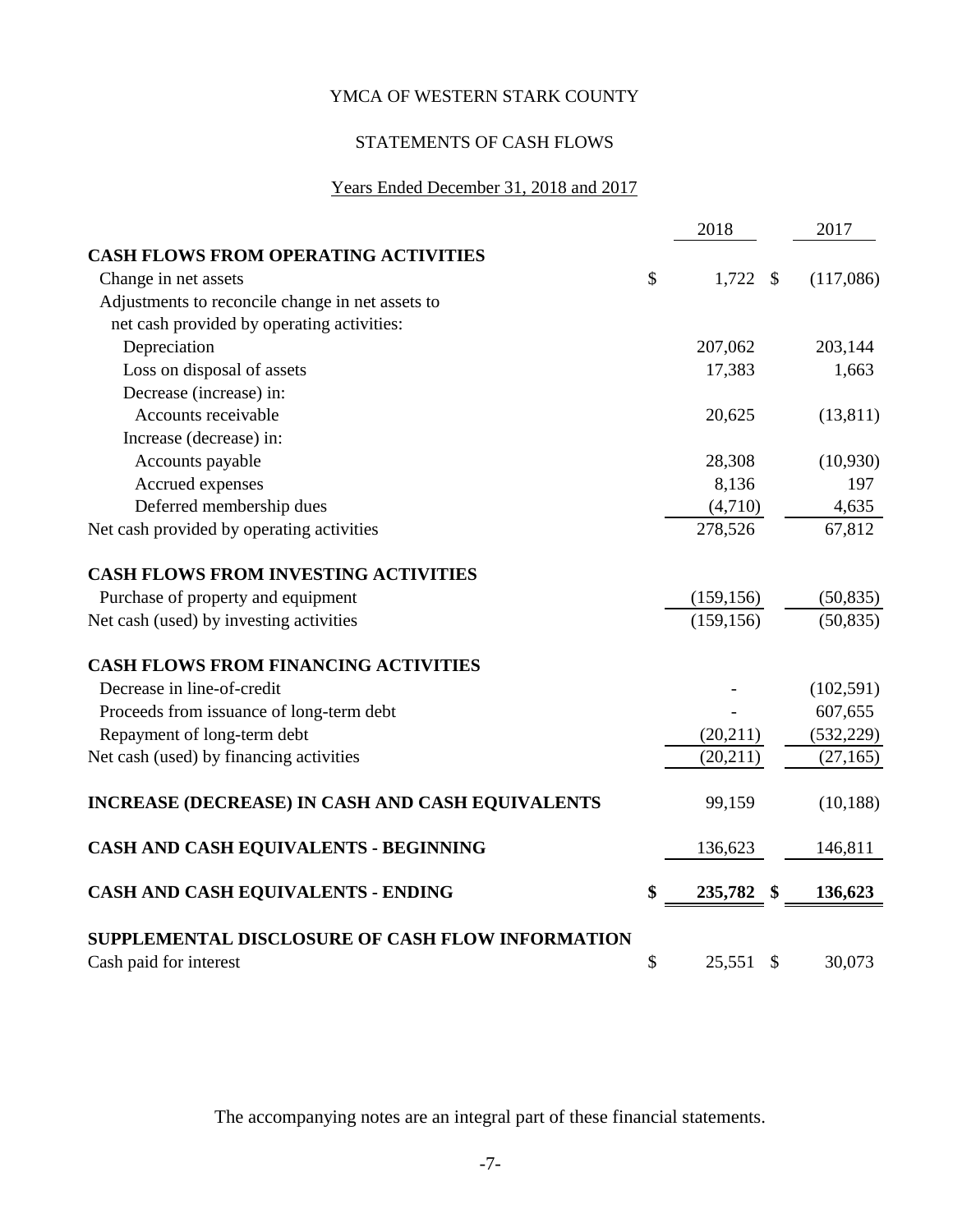### NOTES TO FINANCIAL STATEMENTS

#### **Note 1. Nature of Operations**

Description of Organization – YMCA of Western Stark County's (YMCA) mission is to advance our cause of strengthening community through youth development, healthy living and social responsibility. The YMCA is a powerful association of men, women, and children committed to bringing about lasting personal and social change. With a focus on nurturing the potential of every child and teen, improving the nation's health and wellbeing and providing opportunities to give back and support neighbors, the YMCA enables youth, adults, families and communities to be healthy, confident, connected and secure.

#### Program Activities:

Youth Development – The YMCA is committed to nurturing the potential of every child and teen. We believe that all kids deserve the opportunity to discover who they are and what they can achieve. That is why we help young people cultivate the values, skills and relationships that lead to positive behaviors, better health and educational achievement. The YMCA programs, such as child care, youth sports, and other youth programming, offer a range of experiences that enrich cognitive, social, physical and emotional growth.

Healthy Living – The YMCA is a leading voice on health and well-being. We bring families closer together, encourage good health and foster connections through fitness, sports, fun and shared interests. As a result, people in our community are receiving the support, guidance and resources they need to achieve greater health in spirit, mind and body. This is particularly important as our nation struggles with an obesity crisis, families struggle with work/life balance and individuals search for personal fulfillment. The YMCA provides health and wellness classes as well as promotes personal training.

Social Responsibility – The YMCA believes in giving back and supporting our neighbors. We have been listening and responding to our community's most critical social needs. YMCA programs are examples of how we deliver training, resources and support that empower our neighbors to effect change, bridge gaps and overcome obstacles. We engage YMCA members, participants and volunteers in activities that strengthen our community and pave the way for future generations to thrive. Much of our social responsibility takes place in conjunction with programs we offer at the YMCA.

As part of our mission, our programs are accessible, affordable and open to all faiths, backgrounds, abilities and income levels. We provide financial assistance to people who otherwise may not have been able to afford to participate.

#### **Note 2. Summary of Significant Accounting Policies**

A. Basis of Accounting – The financial statements of the YMCA have been prepared on the accrual basis of accounting and in accordance with accounting principles generally accepted in the United States of America.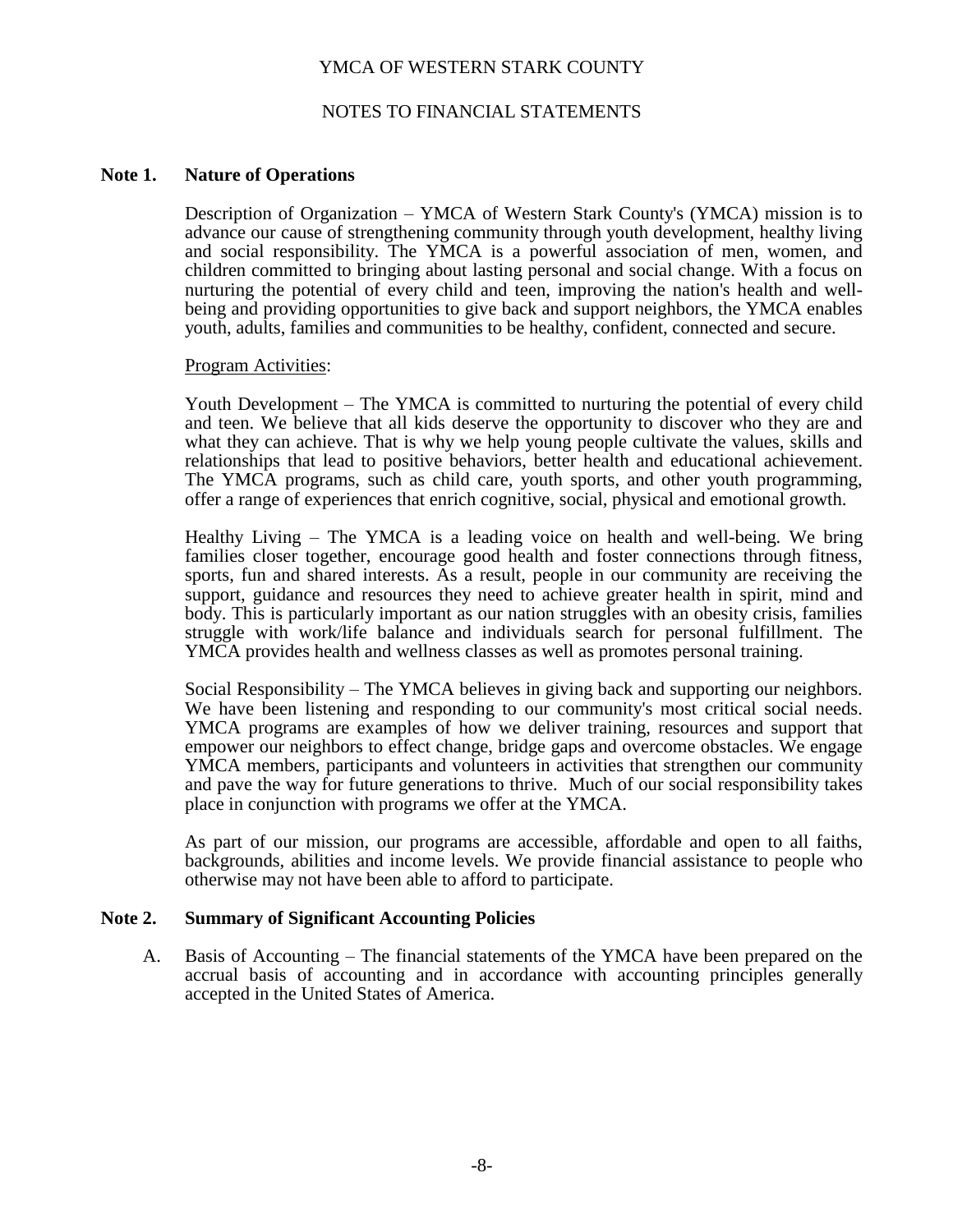# NOTES TO FINANCIAL STATEMENTS (CONTINUED)

### **Note 2. Summary of Significant Accounting Policies (Continued)**

B. Basis of Presentation – The YMCA records resources for accounting and reporting purposes into two net asset categories: without restriction and with restriction, based on the existence or absence of donor-imposed restrictions.

*Net Assets Without Donor Restrictions* – Net assets available for use in general operations and not subject to donor (or certain grantor) restrictions.

*Net Assets Donor Restrictions* – Net assets subject to donor-imposed restrictions. Some donor-imposed restrictions are temporary in nature, such as those that will be met by the passage of time or other events specified by the donor. Other donor-imposed restrictions are perpetual in nature, where the donor stipulates that resources be maintained in perpetuity.

- C. Operating Activities Operating activities reflect all transactions increasing or decreasing net assets except those items associated with long-term investment.
- D. Accounting Estimates The preparation of financial statements in conformity with accounting principles generally accepted in the United States of America requires management to make estimates and assumptions that affect the reported amounts of assets and liabilities and disclosure of contingent assets and liabilities at the date of the financial statements, and the reported amounts of revenues and expenses during the reporting period. Actual results could differ from those estimates.
- E. Membership Dues Membership dues and program fees are recognized as revenue ratably over the period of membership or the duration of the program. Membership dues and program fees that are designated for or related to future years' activities are deferred and recognized as revenue in the period in which they apply. The YMCA's policy is to record membership dues prorated over a twelve-month billing period. Dues received but unearned are recorded as deferred membership dues.
- F. Donated Services A substantial number of volunteers have donated significant amounts of time to the YMCA's program services. No amounts have been recognized in the accompanying statements of activities because the criteria for recognition of such volunteer effort as required by the "Accounting for Contributions Received and Contributions Made" topic of the FASB ASC, has not been satisfied, but is estimated as follows:

|                      | 2018 | 2017 |
|----------------------|------|------|
| Number of volunteers | 80   | 80   |

G. Functional Expenses – All expenses are charged directly to programs or management based on specific identification. Indirect supporting costs are primarily comprised of bookkeeping, payroll and administrative services provided to the individual programs within the YMCA. Management has allocated indirect costs among the programs benefited.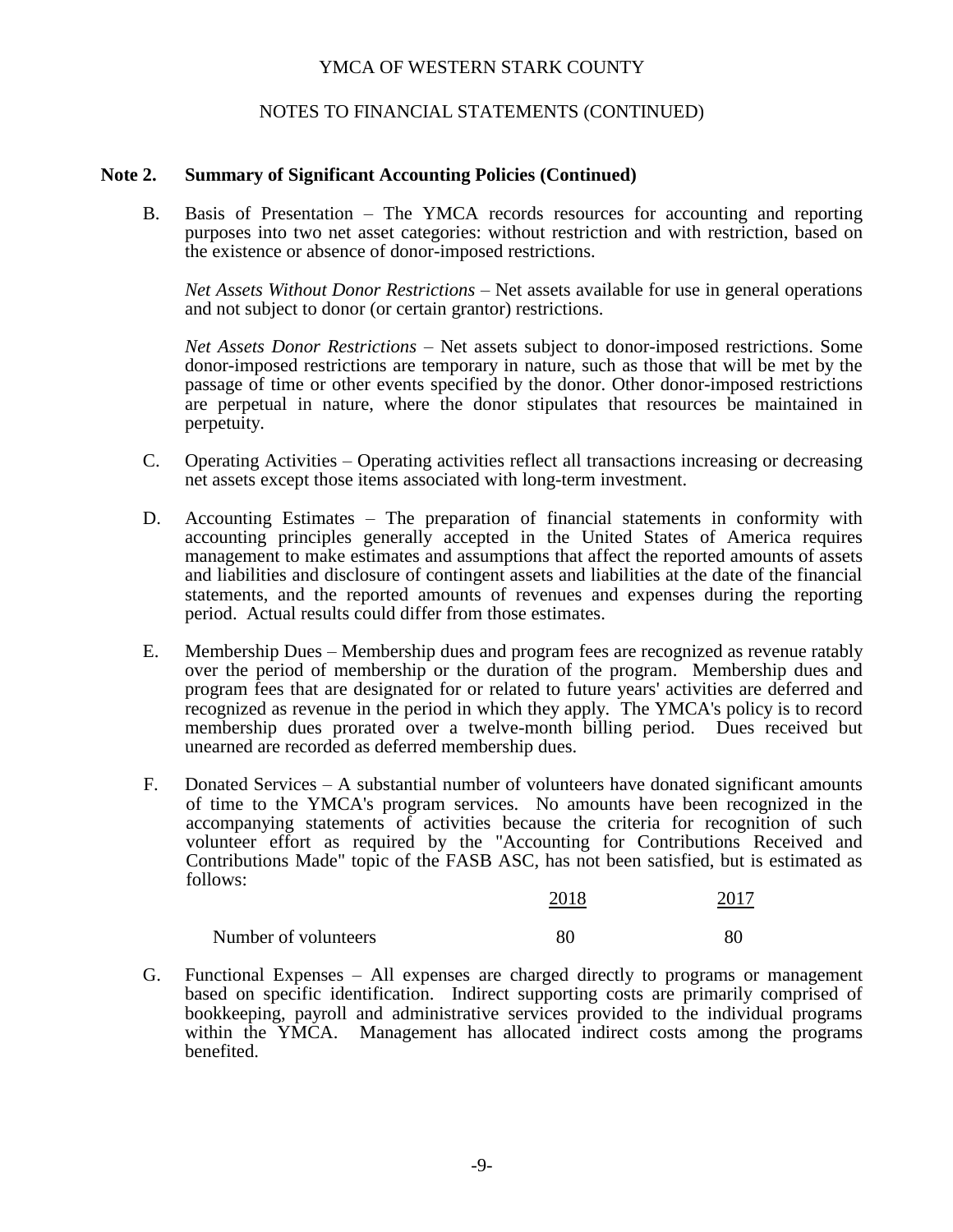# NOTES TO FINANCIAL STATEMENTS (CONTINUED)

### **Note 2. Summary of Significant Accounting Policies (Continued)**

- H. Advertising The YMCA participates in various advertising and marketing programs. All costs related to marketing and advertising the YMCA's services are expensed in the period incurred.
- I. Federal Income Taxes The YMCA has received a favorable determination letter from the Internal Revenue Service stating that it is exempt from federal income taxes under Section 501(a) of the Internal Revenue Code of 1986 (IRC), as an organization described in Section 501(c)(3), except for income taxes pertaining to unrelated business income.
- J. Uncertain Tax Positions The Financial Accounting Standards Board (FASB) guidance requires tax effects from uncertain tax positions to be recognized in the financial statements only if the position is more likely than not to be sustained if the position were to be challenged by a taxing authority. Management has determined that there are no material uncertain positions that require recognition in the financial statements. Additionally, no provision for income taxes is reflected in these financial statements. Interest and penalties would be recognized as tax expense, however, there is no interest or penalties recognized in the statements of activities.
- K. Cash and Cash Equivalents Cash and cash equivalents include highly liquid equity instruments with original maturities of three months or less.
- L. Concentration of Credit Risk The YMCA maintains cash balances at certain financial institutions in excess of the insurance limits provided by the Federal Deposit Insurance Corporation. The YMCA has not experienced any losses in such accounts. The YMCA monitors the financial stability of financial institutions regularly and management does not believe there is significant credit risk associated with deposits in excess of federally insured amounts.
- M. Accounts Receivable Accounts receivable consists primarily of receivables from program registrants. An allowance is determined by management based on historical collections, specific participants' circumstances, and economic conditions. Member receivables are written off when management has exhausted collections efforts and deems the accounts uncollectible. The YMCA does not accrue interest on unpaid accounts receivable.
- N. Property and Equipment Property and equipment are stated at cost less accumulated depreciation. Depreciation is computed for financial statement purposes principally on the straight-line method over the estimated useful lives of the related assets.

Expenditures for major renewals and betterments which extend the useful lives of property and equipment are capitalized. Expenditures for maintenance and repairs are charged to expense as incurred.

O. Deferred Revenue - Membership dues and program fees that are designated for or related to future years' activities are deferred and recognized as revenue in the period in which they apply.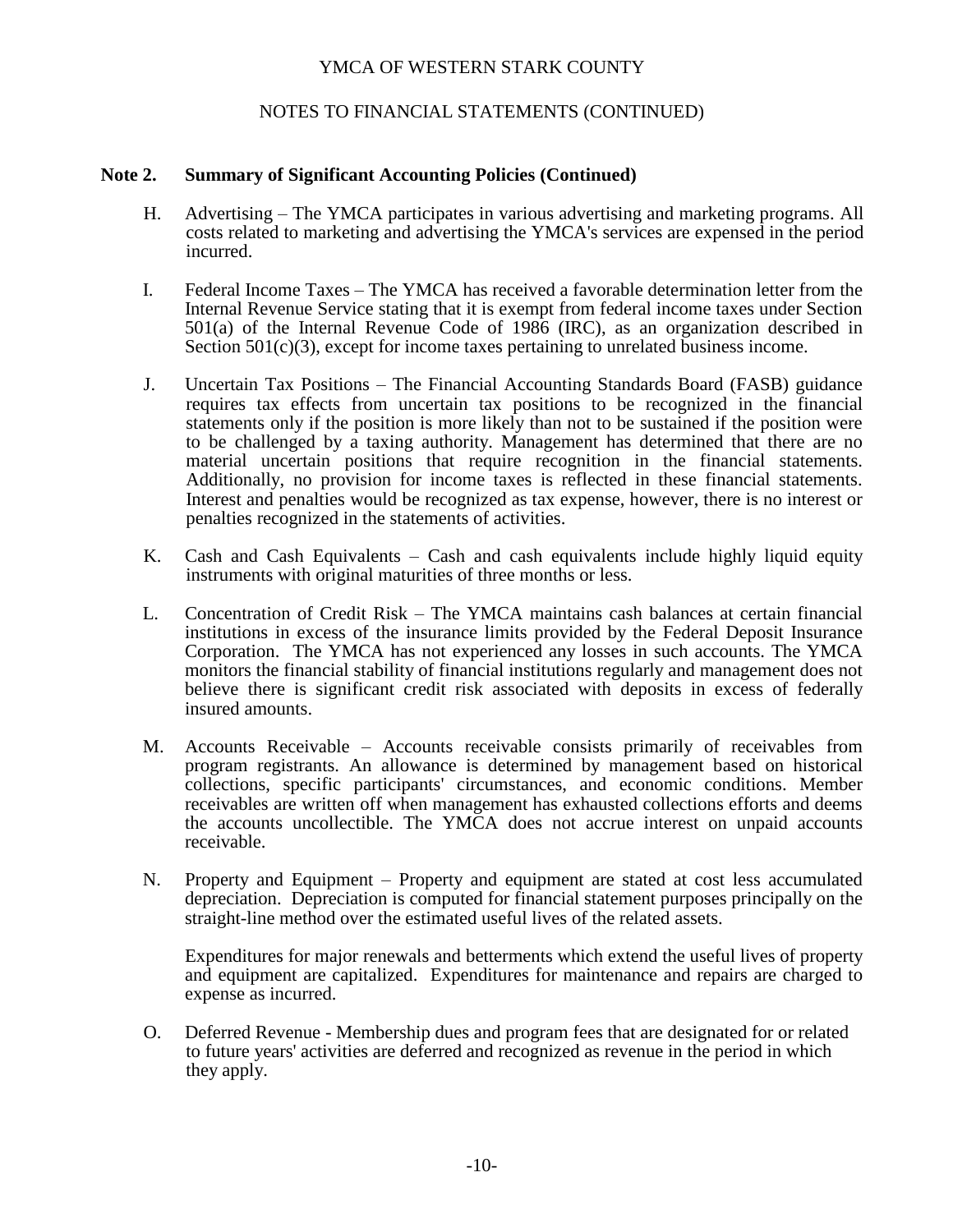# NOTES TO FINANCIAL STATEMENTS (CONTINUED)

#### **Note 2. Summary of Significant Accounting Policies (Continued)**

- P. Change in Accounting Principle On August 18, 2016, FASB issued Accounting Standards Update (ASU) 2016-14, Not-for-Profit Entities (Topic 958) – *Presentation of Financial Statements of Not-for-Profit Entities*. The update addresses the complexity and understandability of net asset classification, deficiencies in information about liquidity and availability of resources, and the lack of consistency in the type of information provided about expenses and investment return. We have implemented ASU 2016-14 and have adjusted the presentation in these financial statements accordingly. The ASU has been applied retrospectively to all periods presented.
- Q. In February 2016, the FASB issued (ASU) 2016-02, *Leases*. This ASU affects any entity that enters into a lease, with some specified scope exemptions. The main difference between previous GAAP and this ASU is the recognition of lease assets and lease liabilities by lessees for those leases classified as operating leases under previous GAAP. The amendments in this ASU are effective for fiscal years beginning after December 15, 2018. The YMCA has not yet implemented this ASU and is in the process of assessing the effect on the organization's financial statements.
- R. Reclassification Certain amounts in the prior year financial statements have been reclassified to conform to the current presentation.
- S. Subsequent Events Management has evaluated subsequent events through June 12, 2019 which is the date the financial statements were available to be issued.

#### **Note 3. Liquidity and Availability**

The YMCA strives to maintain liquid financial assets sufficient to cover general expenditures for the next fiscal year. The YMCA sets a realistic goal at the beginning of each year through adoption of a budget and strives to follow the budget in order to ensure sufficient cash is present. In addition to the available financial assets, the YMCA will rely upon contributions, service revenue, membership dues, and special event revenue to cover general expenditures for the next year.

The following table reflects the YMCA's financial assets as of December 31, 2018 and 2017. Amounts not available to meet general expenditures within one year include net assets with donor restrictions.

|                                                                                           | 2018                |                     |
|-------------------------------------------------------------------------------------------|---------------------|---------------------|
| Cash and cash equivalents<br>Accounts receivable                                          | \$199,308<br>16.052 | \$136,623<br>36.677 |
| Financial assets available to meet cash needs<br>for general expenditures within one year | \$215,360           | \$173,300           |

#### **Note 4. Line of Credit**

As of December 31, 2018, the YMCA had a line-of-credit with a bank, with \$0 outstanding under the available line-of-credit of \$15,000. All borrowings are secured by the YMCA's property and bear interest at the prime rate.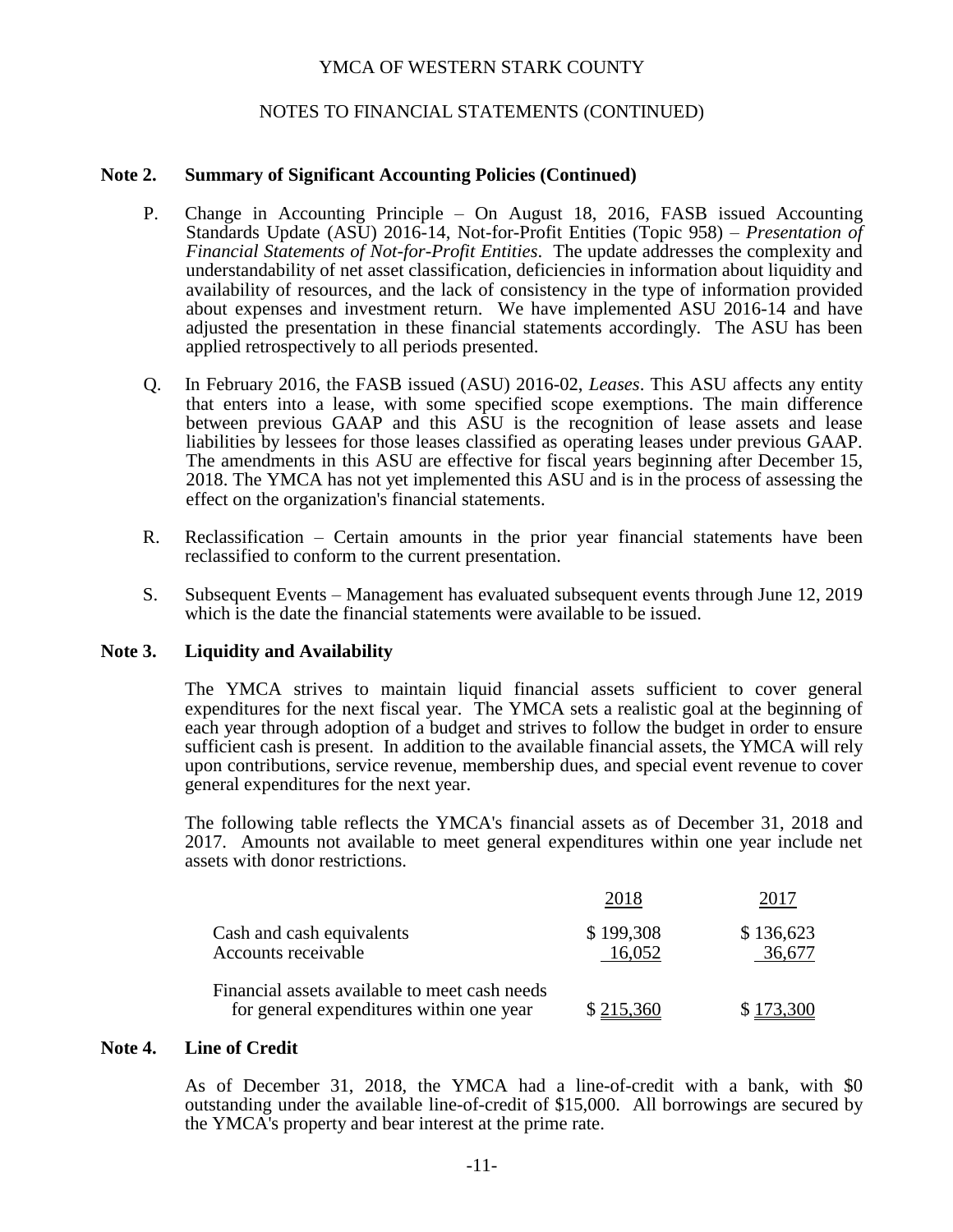### NOTES TO FINANCIAL STATEMENTS (CONTINUED)

#### **Note 4. Line of Credit (Continued)**

As of December 31, 2018, the YMCA had a line-of-credit with a bank, with \$0 outstanding under the available line-of-credit of \$100,000. All borrowings are secured by the YMCA's property and bear interest at the prime rate plus .5%.

# **Note 5. Long-Term Debt**

Long-term debt payable at December 31, consisted of the following:

|                                                                                                                                                                                                      | 2018                | 2017                |
|------------------------------------------------------------------------------------------------------------------------------------------------------------------------------------------------------|---------------------|---------------------|
| Note payable to a bank, due in monthly<br>installments of \$3,813, including interest<br>at 4.15% through June 2022, variable<br>afterwards, secured by the assets of the<br>YMCA, due November 2037 | \$596,113           | \$616,324           |
| Less current portion                                                                                                                                                                                 | 21,443<br>\$574,670 | 20,573<br>\$595,751 |

The aggregate maturities for the five years ending December 31, are as follows:

| 2019       | 21,443  |
|------------|---------|
| 2020       | 22,350  |
| 2021       | 23,295  |
| 2022       | 24,281  |
| 2023       | 25,308  |
| Thereafter | 479,436 |
|            | 5,113   |

#### **Note 6. Net Assets with Donor Restrictions**

Net assets with donor restrictions as of December 31, 2018 and 2017, consisted of the following:

|                                          | 2018     |  |
|------------------------------------------|----------|--|
| Net assets with donor restrictions:      |          |  |
| Restricted for                           |          |  |
| Programs                                 |          |  |
| Youth Development                        | \$15,205 |  |
| <b>Healthy Living</b>                    | 21,269   |  |
| Total net assets with donor restrictions |          |  |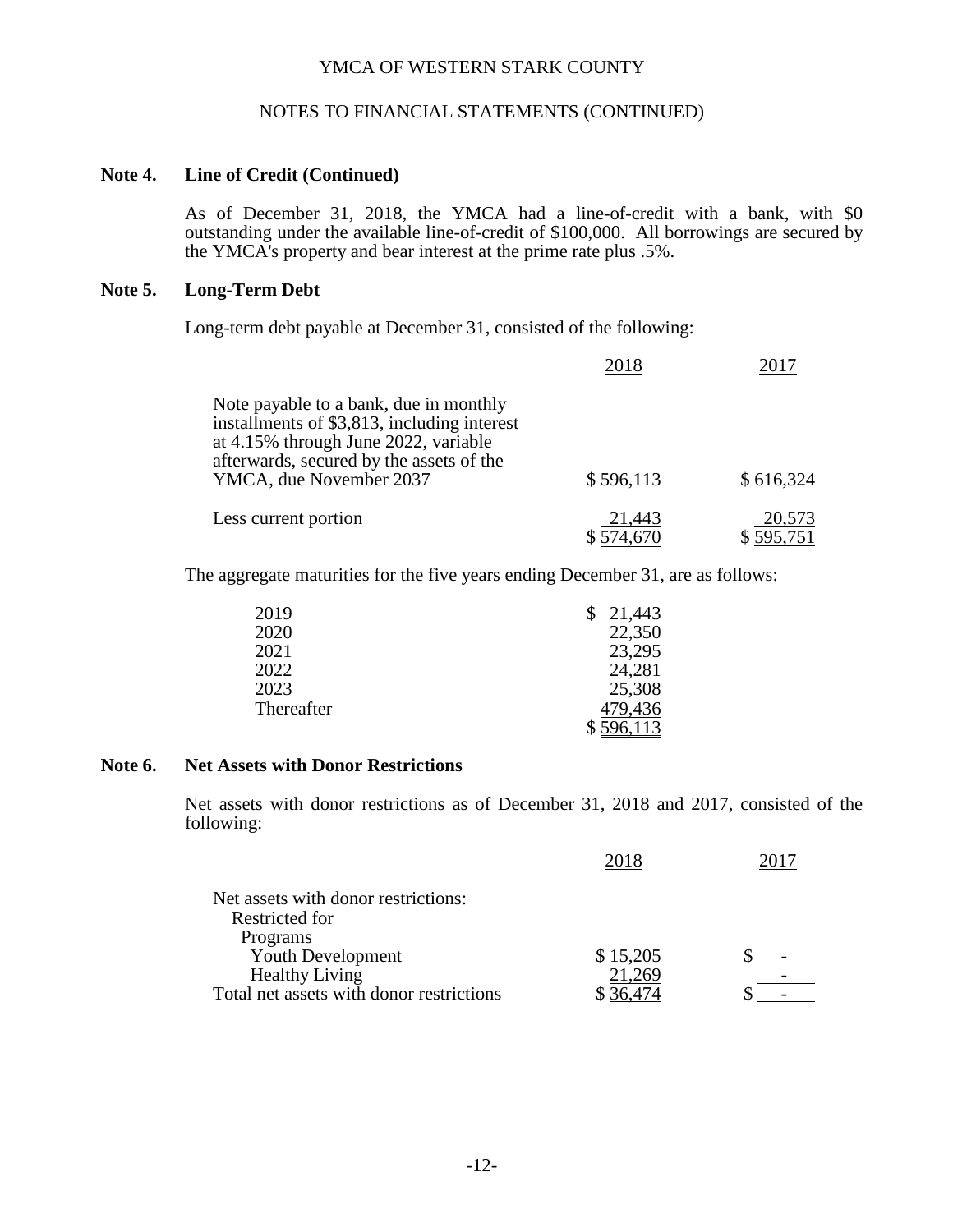### NOTES TO FINANCIAL STATEMENTS (CONTINUED)

#### **Note 6. Net Assets with Donor Restrictions (Continued)**

Net assets were released from donor restrictions by incurring expenses satisfying the restricted purpose, by the occurrence of events specified by the donors, or by a change in the restrictions specified by the donor. Those amounts released from restrictions during the years ended December 31, 2018 and 2017, are as follows:

|                                            | 2018     |           |
|--------------------------------------------|----------|-----------|
| Programs                                   |          |           |
| Youth Development                          | \$12,045 | \$192,353 |
| <b>Healthy Living</b>                      | 75.931   | 21,214    |
| Total donor restricted net assets released |          |           |
| from restrictions                          | \$87.976 | \$213,567 |

#### **Note 7. Special Events**

As part of its fundraising efforts, the YMCA holds periodic special events. Revenue for special events is recognized in the period in which the event is held. Direct expenses associated with special events are netted against such revenue as follows:

|                                                        | 2018               | 2017              |
|--------------------------------------------------------|--------------------|-------------------|
| Special event revenue<br>Special event direct expenses | \$36,179<br>15,559 | \$30,914<br>8,406 |
| Special event revenue, net                             | \$20,620           | \$22,508          |

#### **Note 8. Employee Benefit Plan**

The YMCA participates in the YMCA Retirement Fund Retirement Plan which is a defined contribution, money purchase, church plan that is intended to satisfy the qualification requirements of Section 401(a) of the Internal Revenue Code of 1986, as amended and The YMCA Retirement Fund Tax-Deferred Savings Plan which is a retirement income account plan as defined in section 403(b)(9) of the code. Both Plans are sponsored by The Young Men's Christian Association Retirement Fund (Fund). The Fund is a not-for-profit, tax-exempt pension fund incorporated in the State of New York (1922) organized and operated for the purpose of providing retirement and other benefits for employees of YMCAs throughout the United States. The plans are operated as church pension plans. Participation is available to all duly organized and reorganized YMCAs and their eligible employees. As a defined contribution plan, the Retirement Plan and Tax-Deferred Savings Plan have no unfunded benefit obligations.

In accordance with our agreement, contributions for the YMCA Retirement Fund Retirement Plan are a percentage of the participating employees' salary. These amounts are paid by the YMCA. Total contributions charged to retirement costs aggregated \$55,181 and \$49,103 for the years ended December 31, 2018 and 2017, respectively.